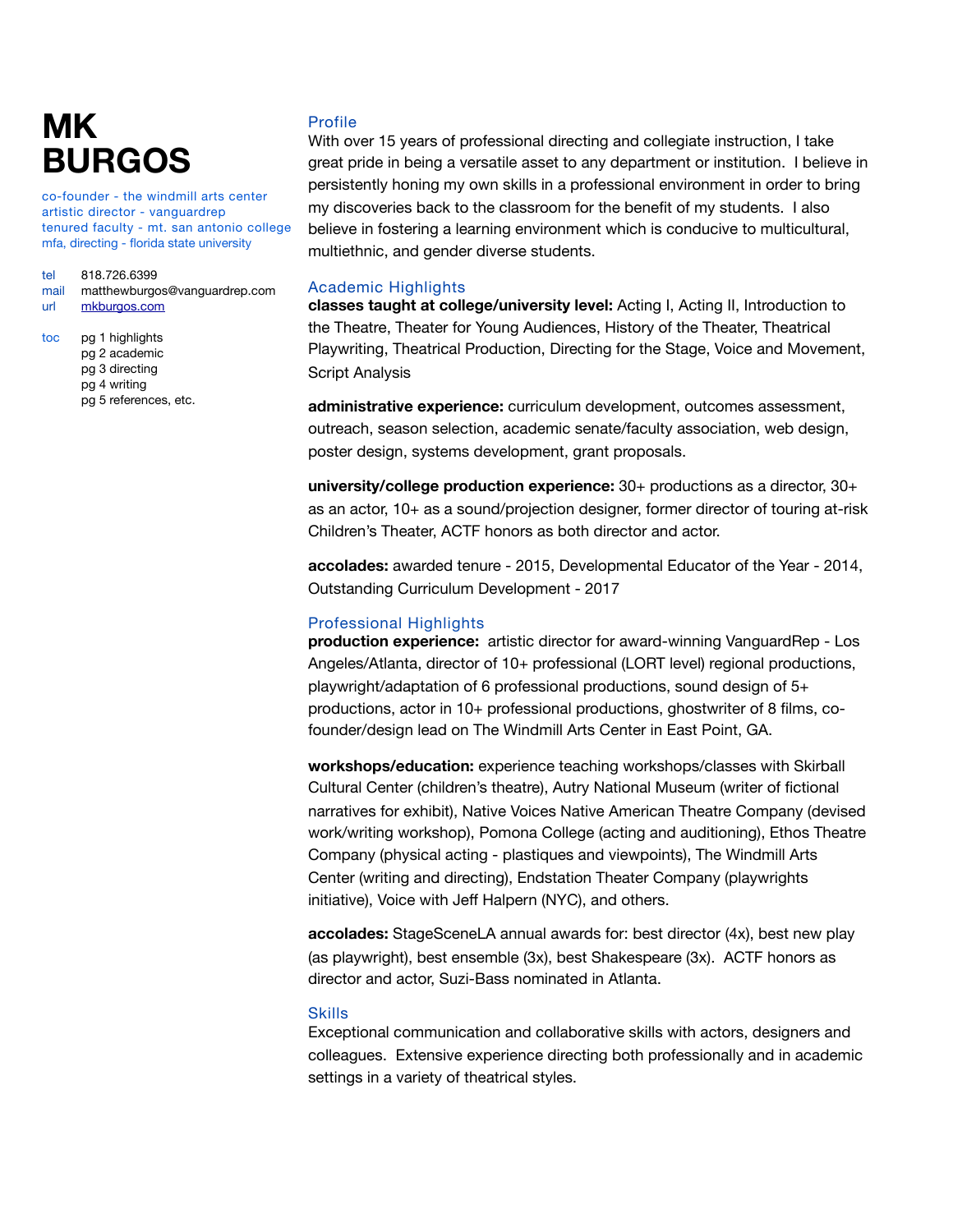artistic director - vanguardrep tenured faculty - mt. san antonio college mfa, directing - florida state university

tel 818.726.6399 mail [mkburgos@gmail.com](mailto:mkburgos@gmail.com?subject=Resum%C3%A9%20Inquiry) url [mkburgos.com](http://mkburgos.com/)

# Academic Experience

**Mt. San Antonio College, tenured - full time,** Walnut, CA 2010-current Responsibilities include administrative duties, curriculum development, Faculty Association, Academic Senate, Student Drama Club advisor, season selection, former chair of at-risk children's theatre program 'Tarradiddle Travelers,' directing of mainstage productions annually, development of department website and social media, lead on incorporating arts into STEM (STEAM).

Classes taught: Acting I : Fundamentals of Acting Acting II : Advanced Scene Study

 Introduction to the Theatre

 Children's Theatre

 History of the Theater

Theatrical Playwriting

 Theatrical Production and Performance

 Directing for the Stage

 Script Analysis for the Stage

**Azusa Pacific University** Azusa, CA 2009-2010

Responsibilities included curriculum adjustment and development for classes taught, directing one production annually.

Classes taught: Acting I : Fundamentals of Acting

 Theatre History

 Theatrical Performance

**Riverside Community College** Riverside, CA 2008-2010 Responsibilities included curriculum development, production selection, directing of one production annually.

Classes taught: Acting I : Fundamentals of Acting

 Acting II : Advanced Acting

 Introduction to the Theater

**Florida State University** Tallahassee, FL 2003-2006 Responsibilities included curriculum creation for classes taught, directing of multiple productions annually.

Classes taught: Directing I

 Performance I

**Temple University** Philadelphia, PA 2005 Substitute for Voice I for non-majors (summer intercession)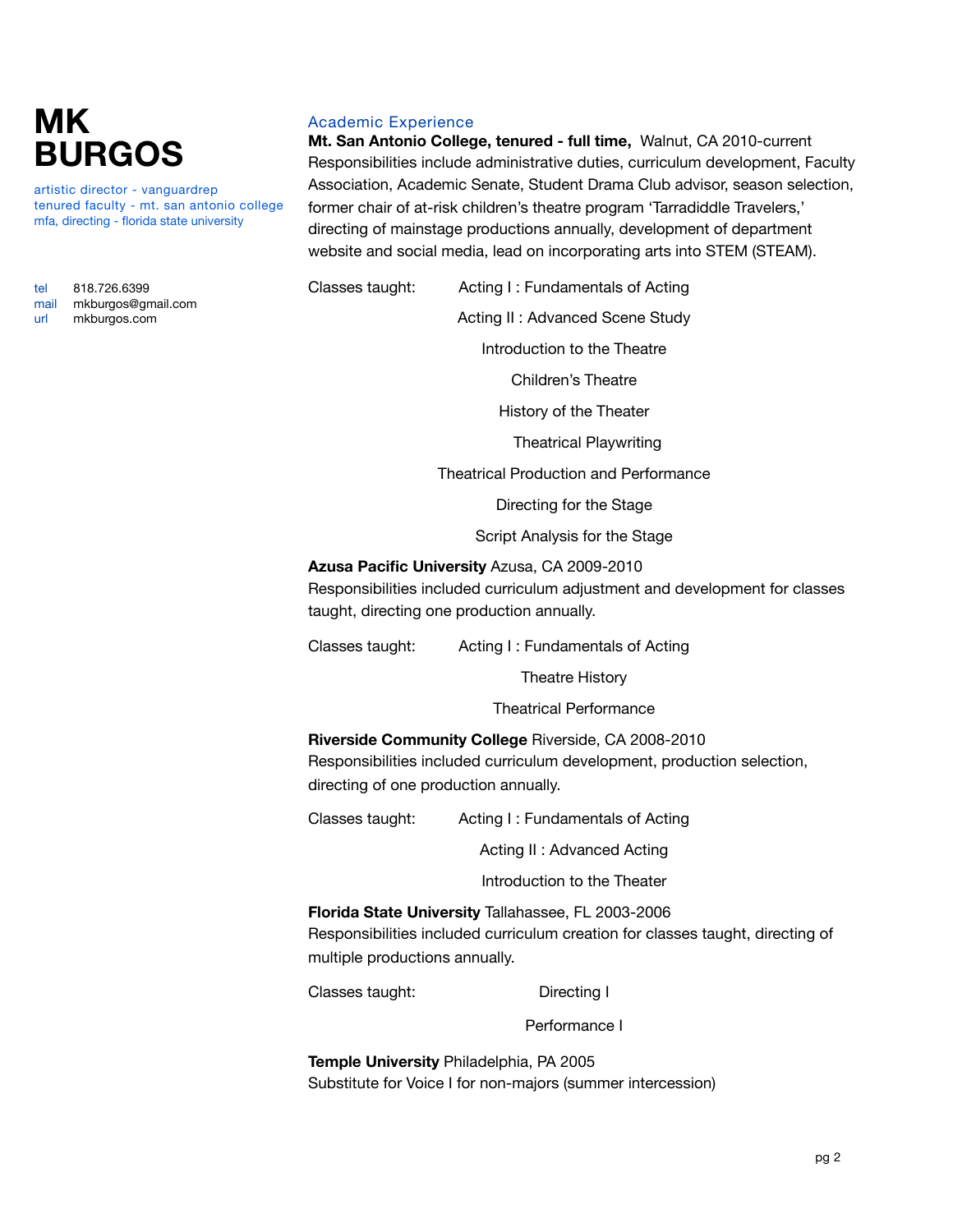artistic director - vanguardrep tenured faculty - mt. san antonio college mfa, directing - florida state university

| tel  | 818.726.6399       |
|------|--------------------|
| mail | mkburgos@gmail.com |
| url  | mkburgos.com       |

## Selected Directing - Regional/Collegiate

*On the Third Day* **(world premiere),**  Vanguard Repertory Company, Windmill Arts Center Awards: Suzi Bass nominee (awards announced in Sept. 2019)

### *Juliet &her Romeo* **(original adaptation),**

La Cañada Flintridge Shakespeare Festival Awards: Best Direction, Best Lighting, Best Ensemble Cast, Outstanding Scenic Design (StageSceneLA)

#### *12th Night* **(original adaptation by VanguardRep)**

La Cañada Flintridge Shakespeare Festival Awards: Best Direction, Best Lighting, Best Ensemble Cast, Best Shakespeare Production (StageSceneLA)

## *After the Autumn* **(world premiere)**

Vanguard Repertory Company, Los Angeles Awards: Best Direction, Best Lighting, Best Ensemble Cast - Drama, Outstanding Drama, TOP HONOR - Best New Plays of 2010-2011 - Playwright Matthew Kellen Burgos (StageSceneLA)

*A Midsummer Night's Dream* La Cañada Flintridge Shakespeare Festival Awards: Best Direction, Best Lighting, Best Ensemble Cast - Shakespeare (StageSceneLA)

*The Tempest* La Cañada Flintridge Shakespeare Festival

*Persephone's Watch* Skirball Cultural Center, Los Angeles

*Saint Joan* The MET Theatre, Los Angeles

*A Midsummer Night's Dream* Ethos Theatre Company, Los Angeles

*Big Love* Mt. San Antonio College

*Anna in the Tropics* Mt. San Antonio College

*Boeing Boeing* Mt. San Antonio College

*26 Pebbles* Mt. San Antonio College

*Inherit the Wind* Mt. San Antonio College

*Rabbit Hole* Mt. San Antonio College

*Still Life with Iris* Mt. San Antonio College

*The Illusion* Mt. San Antonio College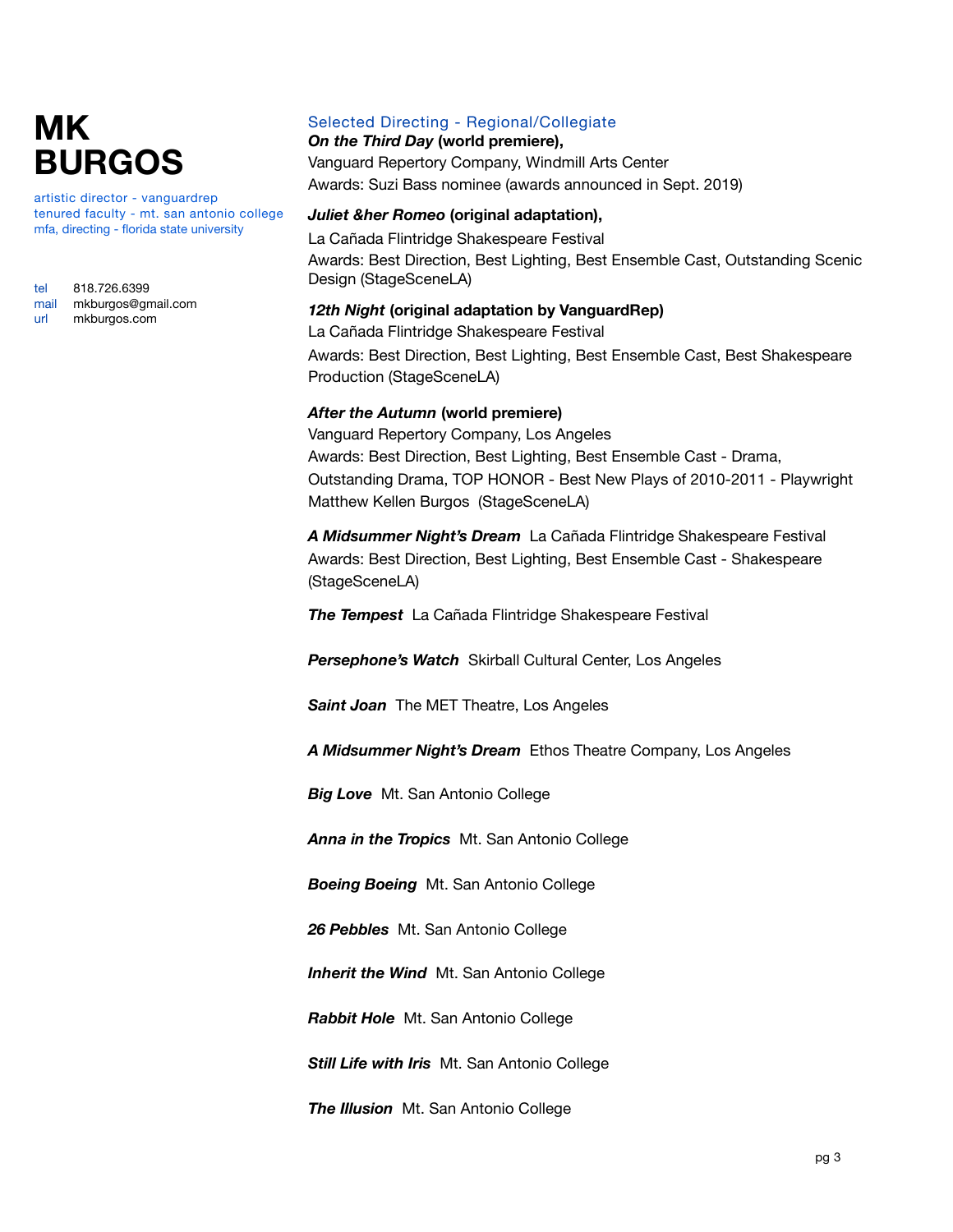artistic director - vanguardrep tenured faculty - mt. san antonio college mfa, directing - florida state university

| tel  | 818.726.6399       |
|------|--------------------|
| mail | mkburgos@gmail.com |
| url  | mkburgos.com       |

*Crazy for You* Azusa Pacific University

*Marat / Sade* The LAB Theatre, Florida State University

*Metamorphoses* The LAB Theatre, Florida State University

**T***he Death of Zukasky* - University of Wisconsin-LaCrosse

**Oedipus Rex** - University of Wisconsin-LaCrosse

## Selected Writing

*Juliet &her Romeo* (original adaptation), La Cañada Flintridge Shakespeare Festival Awards: Best Direction, Best Lighting, Best Ensemble Cast, Outstanding Scenic Design (StageSceneLA)

*After the Autumn* (world premiere) Vanguard Repertory Company, Los Angeles Awards: TOP HONOR - Best New Plays of 2010-2011 - Playwright Matthew Kellen Burgos, Best Direction, Best Lighting, Best Ensemble Cast - Drama, Outstanding Drama,(StageSceneLA)

*A Midsummer Night's Dream* (original adaptation) La Cañada Flintridge Shakespeare Festival Awards: Best Direction, Best Lighting, Best Ensemble Cast - Shakespeare (StageSceneLA)

*Forest Empty* Endstation Theatre Company's Playwright's Initiative

*I/O* Vanguard Repertory Company

*Persephone's Watch* Skirball Cultural Center (co-writer)

*Civil War and the West* Autry National Museum (fictional narratives)

*The Tempest* (original adaptation) La Cañada Flintridge Shakespeare Festival

**The Day the Bakery Baked No Cakes** Tarradiddle Travelers, Los Angeles

*My Script Needs Help, Los Angeles* ghostwriter (15+ screenplays)

*Magno Slater* Animated Television Pilot

*M.A.M.A.W. : HOT FLASH* Animated Television Pilot

*Rest Stop : Earth* Animated Television Pilot